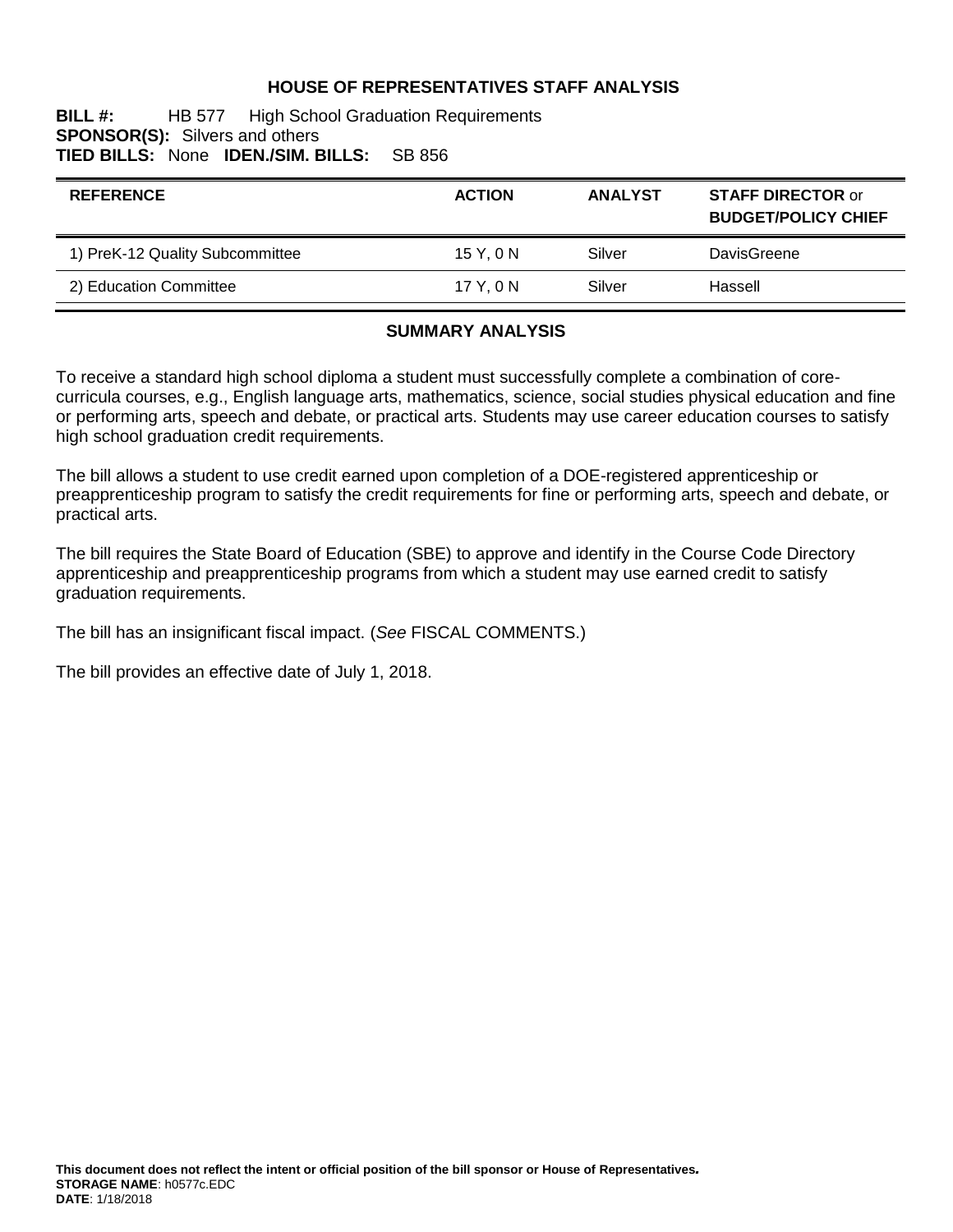## **FULL ANALYSIS**

## **I. SUBSTANTIVE ANALYSIS**

## A. EFFECT OF PROPOSED CHANGES:

### **Present Situation**

### Florida High School Graduation Requirements

Section 1003.4282, F.S., establishes the courses and credits required for a student to receive a standard high school diploma. A student must successfully complete 24 credits in core-curricula and extracurricular courses.<sup>1</sup>

For grades 9 through 12, core curricula courses are those subjects that are measured by state assessment at any grade level and courses that are specifically identified by name in state law as required for high school graduation and that are not measured by state assessment. $2$  Core courses are: English language arts, mathematics, science, and social studies.<sup>3</sup> The remaining required courses are extracurricular courses, which include but are not limited to, physical education, fine arts, performing fine arts, career education, and courses that may result in college credit.<sup>4</sup>

*Core and Extracurricular Course and Credit Requirements<sup>5</sup>*

- English Language Arts (ELA) 4 Credits
	- $\circ$  ELA I, II, III, and IV.
- Mathematics 4 Credits
	- $\circ$  One credit in Algebra I, one credit in Geometry, and two additional credits.
	- $\circ$  A student who earns an industry certification for which there is a statewide college credit articulation agreement may substitute the certification for one of the two additional credits. Substitution may occur for up to 2 credits, with the exception of Algebra I and Geometry.
- Science 3 Credits
	- o One credit in Biology I and 2 credits in equally rigorous courses.
	- $\circ$  A student who earns an industry certification for which there is a statewide college credit articulation agreement may substitute the certification for one of the two equally rigorous courses.
- Social Studies 3 Credits
	- $\circ$  One credit in United States History; one credit in World History; one-half credit in U.S. Government, and one-half credit in Economics, which must include Financial Literacy.
- Fine Arts, Performing Arts, Speech and Debate, or Practical Arts 1 Credit
	- $\circ$  The practical arts course must incorporate artistic content and techniques of creativity, interpretation, and imagination. Eligible courses are identified in the Course Code Directory.<sup>6</sup>
- Physical Education 1 Credit
	- o Must include the integration of health.

<sup>1</sup> *See* s. 1008.4282(3)(a)-(g), F.S.

 $2$  Section 1003.01(14), F.S.

<sup>3</sup> *See* s. 1008.4282(3)(a)-(d), F.S.

<sup>4</sup> Section 1003.01(15), F.S.

<sup>5</sup> Section 1003.4282(3), F.S.

**STORAGE NAME**: h0577c.EDC **PAGE: 2** <sup>6</sup> The Course Code Directory requires that programs and courses funded through the Florida Education Finance Program (FEFP) and courses or programs for which students may earn elective or required credit toward high school graduation must be listed in the Course Code Directory (CCD). Rule 6A-1.0944, F.A.C.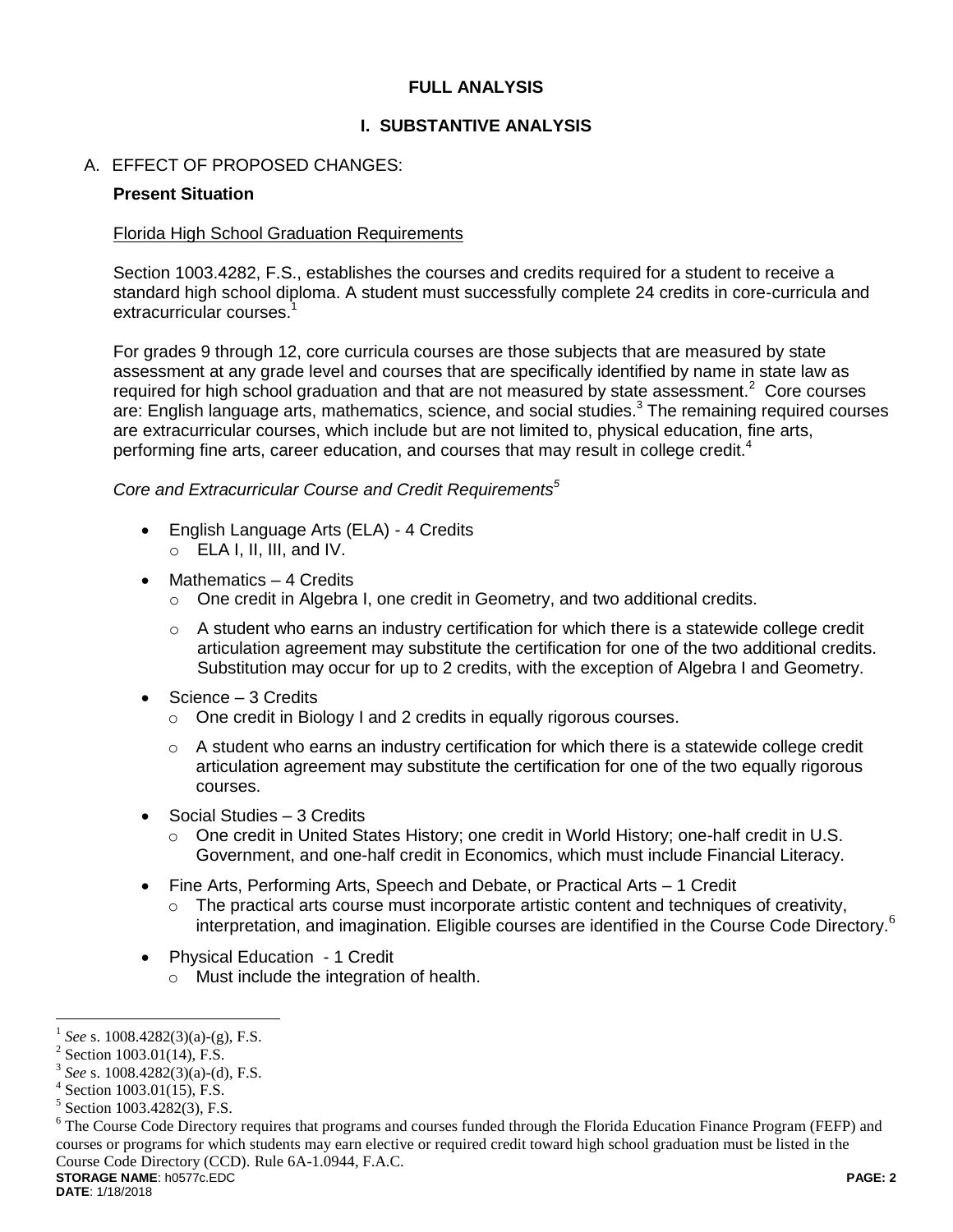- Electives 8 Credits
	- $\circ$  Must include opportunities for students to earn college credit, including industry-certified career programs or courses that lead to college credit.
- Online Course Requirement<sup>7</sup>
	- o Determined based upon the completed course.

## Career Education

Career education provides instruction for the following purposes:<sup>8</sup>

 $\circ$  Exploratory courses designed to give students initial exposure to a broad range of occupations to assist them in preparing their academic and occupational plans, and practical arts courses $9$ that provide generic skills that may apply to many occupations. Such courses are not designed to prepare students for entry into a specific occupation. Career education provided before high school completion must be designed to strengthen both occupational awareness and academic skills, which is integrated throughout all academic instruction

### Secondary school level

 $\circ$  Job-preparatory instruction in the competencies that prepare students for effective entry into an occupation, including diversified cooperative education, work experience, and job-entry programs that coordinate directed study and on-the-job training.

### Postsecondary education level

 $\circ$  Courses of study that provide competencies needed for entry into specific occupations or for advancement within an occupation.

## *Career Education Courses That Satisfy High School Graduation Requirements*

Section 1003.4282(8), F.S., requires the Department of Education (DOE) to develop, for approval by the State Board of Education (SBE), career education courses or a series of courses that satisfy general high school credit requirements.<sup>10</sup> Students may earn credit in both the career education courses and the courses required for a standard high school diploma. It is the responsibility of the SBE to determine if sufficient academic standards are covered to warrant the award of the academic credit.<sup>11</sup>

Career education courses must include workforce and digital literacy skills and the integration of required course content with practical applications and designated rigorous coursework that results in one or more industry certifications or clearly articulated credit or advanced standing in a 2-year or 4 year certificate or degree program, which may include high school junior and senior year work-related

<sup>&</sup>lt;sup>7</sup> Section 1003.4282(4), F.S. A school district may not require a student to take the online course outside the school day or in addition to a student's courses for a given semester. This subsection does not apply to a student who has an individual education plan under s. 1003.57, F.S., which indicates that an online course would be inappropriate or to an out-of-state transfer student who is enrolled in a Florida high school and has 1 academic year or less remaining in high school. *Id*.

<sup>8</sup> Section 1003.01(4), F.S.

<sup>&</sup>lt;sup>9</sup> There are over 300 Career and Technical Education courses that meet the practical arts high school graduation requirement. Florida Department of Education,<http://www.fldoe.org/core/fileparse.php/7746/urlt/1617PAcourses.pdf> (last visited January 5, 2018).

 $10$  School districts are required to offer at least two career-themed courses, and each secondary school is encouraged to offer at least one career-themed course. Career-themed courses are courses, or a course in a series of courses, that leads to an industry certification identified in the Career and Professional Education (CAPE) Industry Certification Funding List pursuant to rules adopted by the State Board of Education. Career-themed courses have industry-specific curriculum aligned directly to priority workforce needs established by the local workforce development board or the Department of Economic Opportunity. Students completing a career-themed course must be provided opportunities to earn postsecondary credit if the credit for the career-themed course can be articulated to a postsecondary institution approved to operate in the state. Section 1003.493(1)(b), F.S.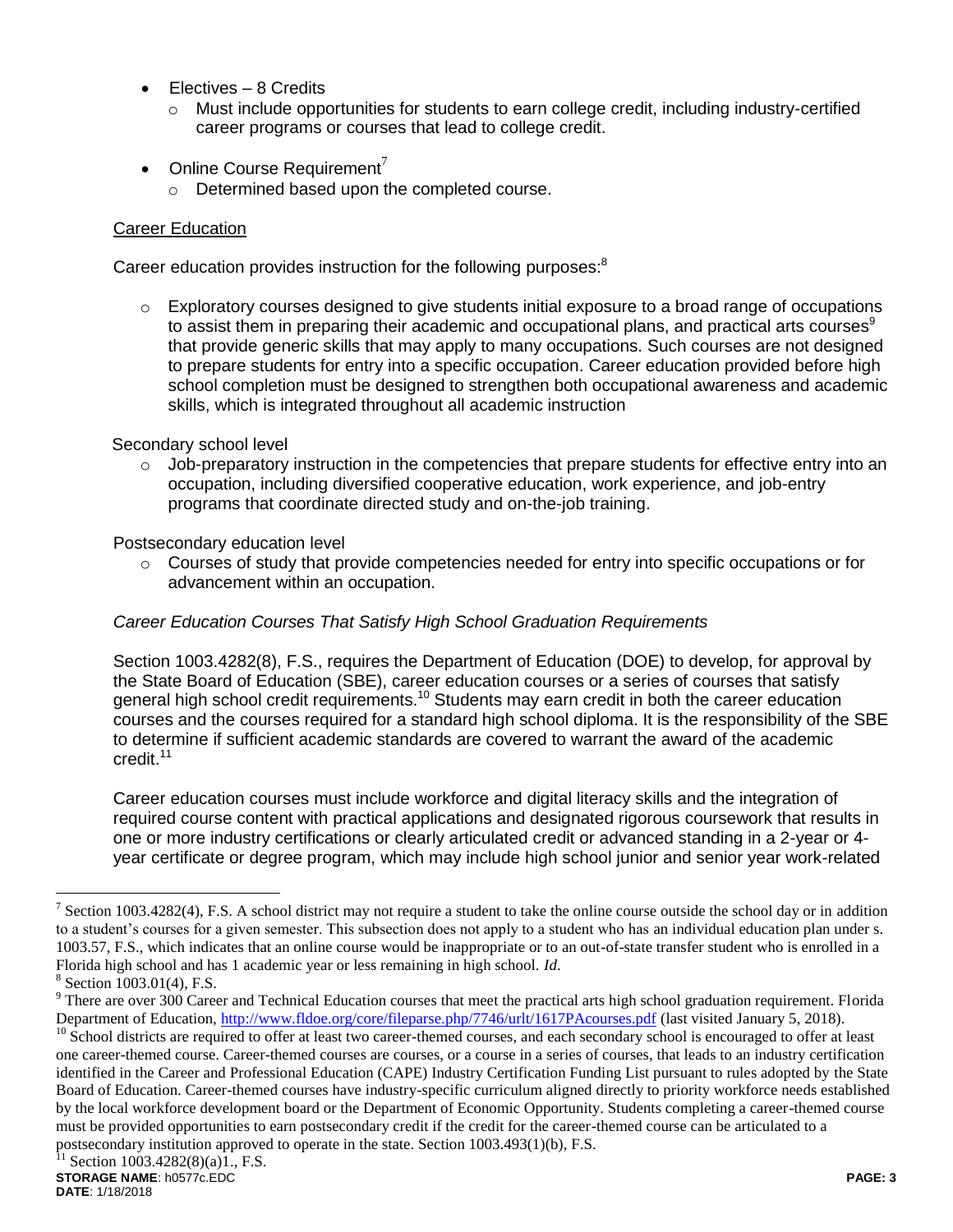internships or apprenticeships. The DOE must negotiate state licenses for material and testing for industry certifications. The instructional methodology used in these courses must be comprised of authentic projects, problems, and activities for contextually learning the course material.<sup>12</sup>

School districts are encouraged to initiate partnerships with local workforce boards, local business and industry leaders, and postsecondary institutions for the purpose of creating career education courses or a series of courses. Such courses must meet the goals and requirements of career and professional academies<sup>13</sup> and career-themed courses.<sup>14</sup>

#### Apprenticeship and Preapprenticeship Programs

The DOE is responsible for the development of the apprenticeship and preapprenticeship standards for trades and assisting district school boards and community college district boards of trustees in developing preapprenticeship programs.<sup>15</sup>

An apprenticeship program is an organized course of instruction that is registered and approved by the DOE and must address all terms and conditions for the qualification, recruitment, selection, employment, and training of apprentices.<sup>16</sup> The length of an apprenticeship program varies from one to five years depending on the occupation's training requirements.<sup>17</sup>

An apprenticeship may be offered only in occupations that:

- $\circ$  are customarily learned in a practical way through a structured, systematic program of on-thejob, supervised training;
- o are commonly recognized throughout the industry or recognized with a positive view toward changing technology;
- $\circ$  involve manual, mechanical, or technical skills and knowledge that require a minimum of 2,000 hours of work and training, excluding the time spent in related instruction;
- o require related instruction to supplement on-the-job training; and
- $\circ$  involve the development of skills sufficiently broad to be applicable in like occupations throughout an industry, rather than skills that are of restricted application to the products or services of any one company<sup>18</sup>

The following categories of occupations may not create an apprenticeship program: selling, retailing, or similar occupations in the distributive field; managerial occupations; and professional and scientific vocations for which entrance requirements customarily require an academic degree.<sup>19</sup>

To be eligible for an apprenticeship program, the person must be at least 16 years of age. Admission requirements relating to education, physical ability, work experience, and other criteria vary based on

 $12$  Section 1003.4282(8)(a)2., F.S.

<sup>&</sup>lt;sup>13</sup> Public schools and school districts are required to offer career and professional academies. Career and professional academies are research-based programs that integrate a rigorous academic curriculum with an industry-specific curriculum aligned directly to priority workforce needs established by the local workforce development board or the Department of Economic Opportunity. Students completing career and professional academy programs must receive a standard high school diploma, the highest available industry certification, and opportunities to earn postsecondary credit if the academy partners with a postsecondary institution approved to operate in the state. Section  $1003.493(1)(a)$ , F.S.

<sup>14</sup> Section 1003.4282(8)(b), F.S.

<sup>&</sup>lt;sup>15</sup> Section 446.011(2), F.S.

<sup>&</sup>lt;sup>16</sup> Section 446.021(6), F.S.<br><sup>17</sup> Section 446.021(6), F.S.

Section 446.021(6), F.S.; rule 6A-23.004, F.A.C.

<sup>&</sup>lt;sup>18</sup> Section 446.092, F.S.

 $19$  Section 446.092(6), F.S.

**STORAGE NAME**: h0577c.EDC **PAGE: 4**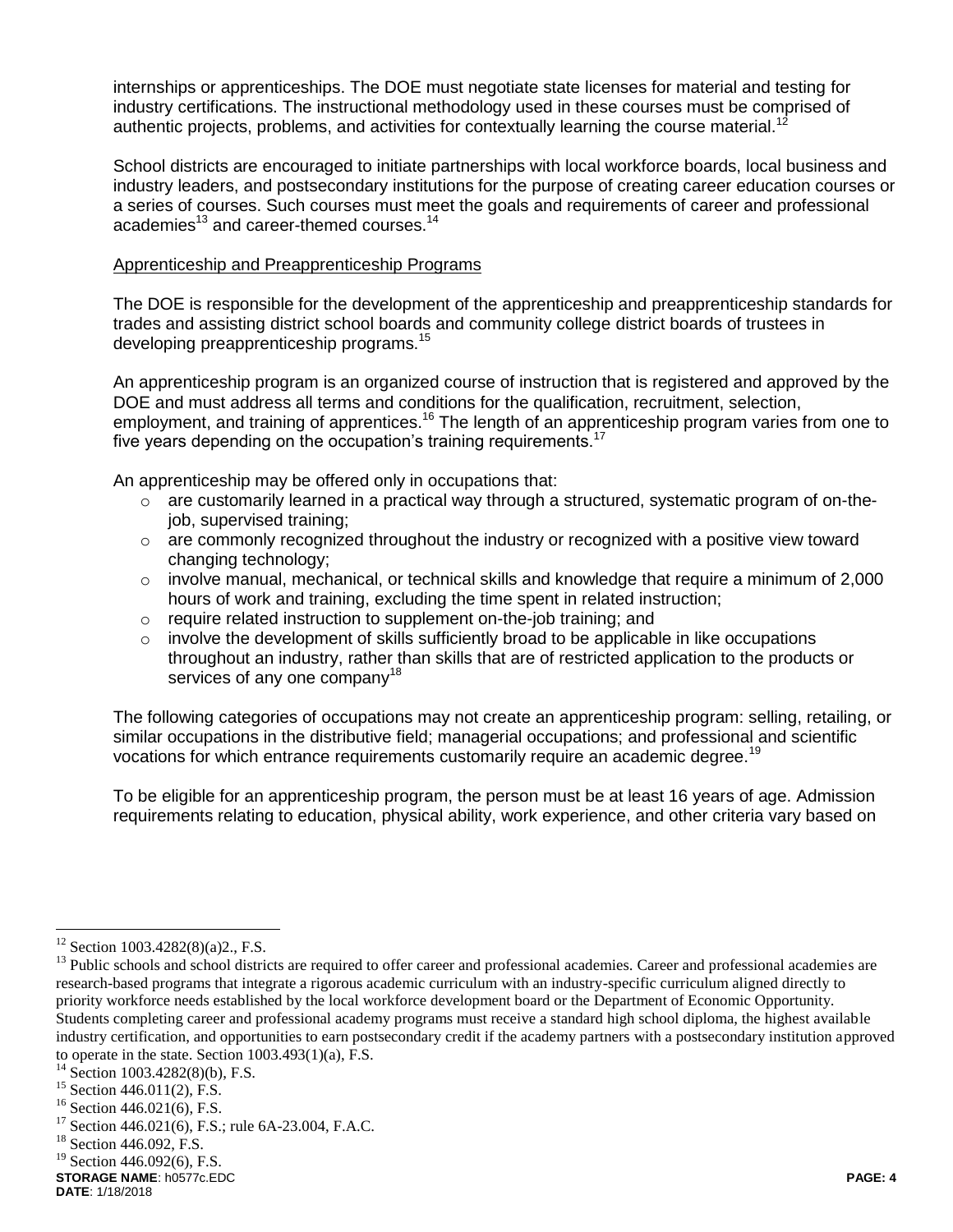the program's training needs.<sup>20</sup> As of January 2018, there are 196 registered apprenticeship programs and 11,468 registered apprentices.<sup>21</sup>

According to DOE, Each registered apprenticeship program operates independently and establishes its application process and minimum qualifications. The required minimum qualifications for persons entering an apprenticeship are an eligible starting age of not less than 16 years. Most program minimum qualifications require the following of all applicants – being at least 18 years of age, possess a high school diploma or a high school equivalency diploma, possess a valid drivers' license and be physically able to perform the work of the trade. Some programs require more, some less. $22$ 

A preapprenticeship program is an organized course of instruction designed to prepare a person 16 years of age or older to become an apprentice. The program must be registered with the DOE and sponsored by a registered apprenticeship program.<sup>23</sup> The program's purpose is to provide training that will enable students, upon completion, to obtain entrance into a registered apprenticeship program.<sup>24</sup> According to the DOE there are seven one credit preapprenticeship courses, which are counted as electives for graduation purposes.<sup>25</sup> As of September 14, 2017, there are 19 preapprenticeship programs located throughout the state.<sup>26</sup>

## **Effect of Proposed Changes**

The bill permits a student to use credit earned upon completion of a DOE-registered apprenticeship or preapprenticeship program to satisfy the credit requirements in s. 1003.4282(3)(e) or (g), F.S., relating to courses in fine or performing arts, speech and debate, or practical arts; or electives. The State Board of Education (SBE) is required to approve and identify in the Course Code Directory the apprenticeship and preapprenticeship programs from which a student may use earned credit to satisfy such course credit requirements.

## B. SECTION DIRECTORY:

Section 1. Amends s. 1003.4282(8), F.S., to permit a student to use credit earned upon completion of a DOE-registered apprenticeship or preapprenticeship program to satisfy the credit requirements for courses in fine or performing arts, speech and debate, or practical arts. The SBE must approve and identify in the Course Code Directory the apprenticeship and preapprenticeship programs from which a student may use earned credit to satisfy such course credit requirements.

Section 2. Provides an effective date of July 1, 2018.

# **II. FISCAL ANALYSIS & ECONOMIC IMPACT STATEMENT**

## A. FISCAL IMPACT ON STATE GOVERNMENT:

1. Revenues:

None

<sup>&</sup>lt;sup>20</sup> United States Department of Labor, Employment and Training Administration, Apprentices, http://www.doleta.gov/oa/apprentices.cfm (last visited January 3, 2018).

<sup>&</sup>lt;sup>21</sup> Email from Florida Department of Education, Governmental Relations, Apprenticeship Programs (January 5, 2018).

<sup>&</sup>lt;sup>22</sup> Email from Florida Department of Education, Division of Career and Adult Education, Apprenticeship Information (January 5, 2018).

 $23$  Section 446.021(5), F.S.

<sup>&</sup>lt;sup>24</sup> Rule 6A-23.010(1), F.A.C.

<sup>&</sup>lt;sup>25</sup> Email, Florida Department of Education, Agency Legislative Bill Analysis, HB 525, (March 3, 2017).

<sup>&</sup>lt;sup>26</sup> Florida Department of Education, Career and Adult Education, Preapprenticeship Programs,

**STORAGE NAME**: h0577c.EDC **PAGE: 5** <http://www.fldoe.org/core/fileparse.php/5626/urlt/adult-preapprenticeship.pdf> (last visited January 5, 2018).